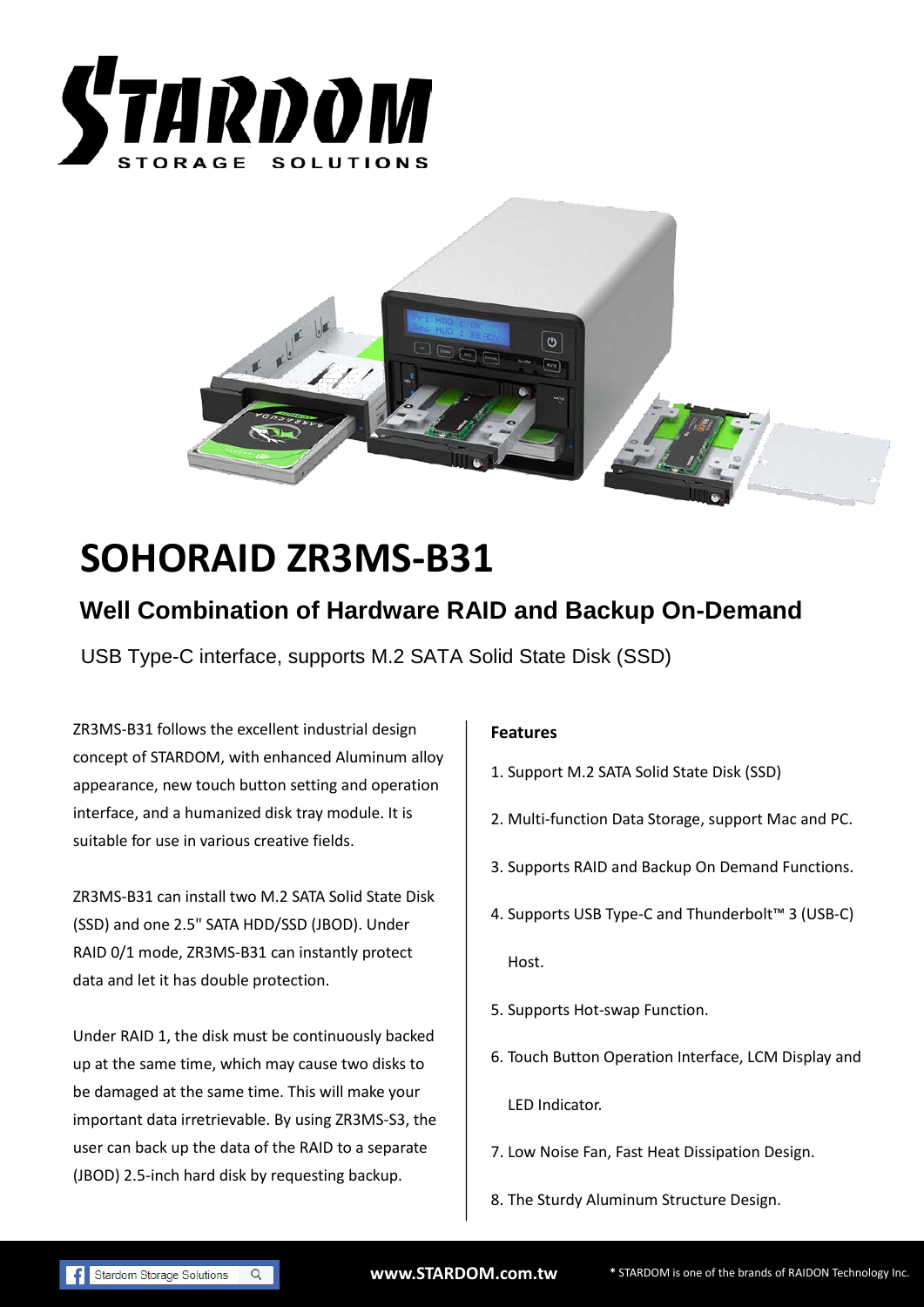

#### **Backup On Demand**

RAID 1 is a good way to set data protection, but once your data is damaged by virus attack or 2 hard drives are damaged at the same time, usually users do not have the second data to restore immediately. At this time, the ZR3MS-B31 has complete data or operating system for the first 1/3/7 days, allowing you to operate normally immediately and improve overall work efficiency.

ZR3MS-B31 can be directly inserted into the third hard disk to rebuild the hard disk data immediately. When the data reconstruction is completed, your data will immediately form 2 identical full backups.



#### **Hot-swappable Design**

ZR3MS-B31 has built-in two M.2 SATA Solid State Disk (SSD) trays and one 2.5" SATA drive tray adapter. Perfect structural design, optimized internal configuration, and enhanced with aluminum alloy shell Protects the internal hard drive. Such high durability is ideal for professional creative fields and mobile mobility applications.



#### **Supports USB Type-C & Thunderbolt™ 3**

The ZR3MS-B31 can be connected to any computer or laptop with USB Type-C and Thunderbolt™ 3 (USB-C), delivering up to 5Gbps access performance. Whether for data searching, photo editing, or watching 4K high-definition video, the ZR3MS-B31 will bring you unparalleled enjoyment of video and audio quality.



### **User-friendly Display**

ZR3MS-B31 has newly added touch button setting and touch power switch operation interface on the front panel. Users only need to turn on the power switch button on the back panel first, and then the ZR3MS-B31 can be easily switched on and off through the touch switch, which increases user operation. The easy-to-read LCM backlit LCD display provides valuable device data for easy user visibility.